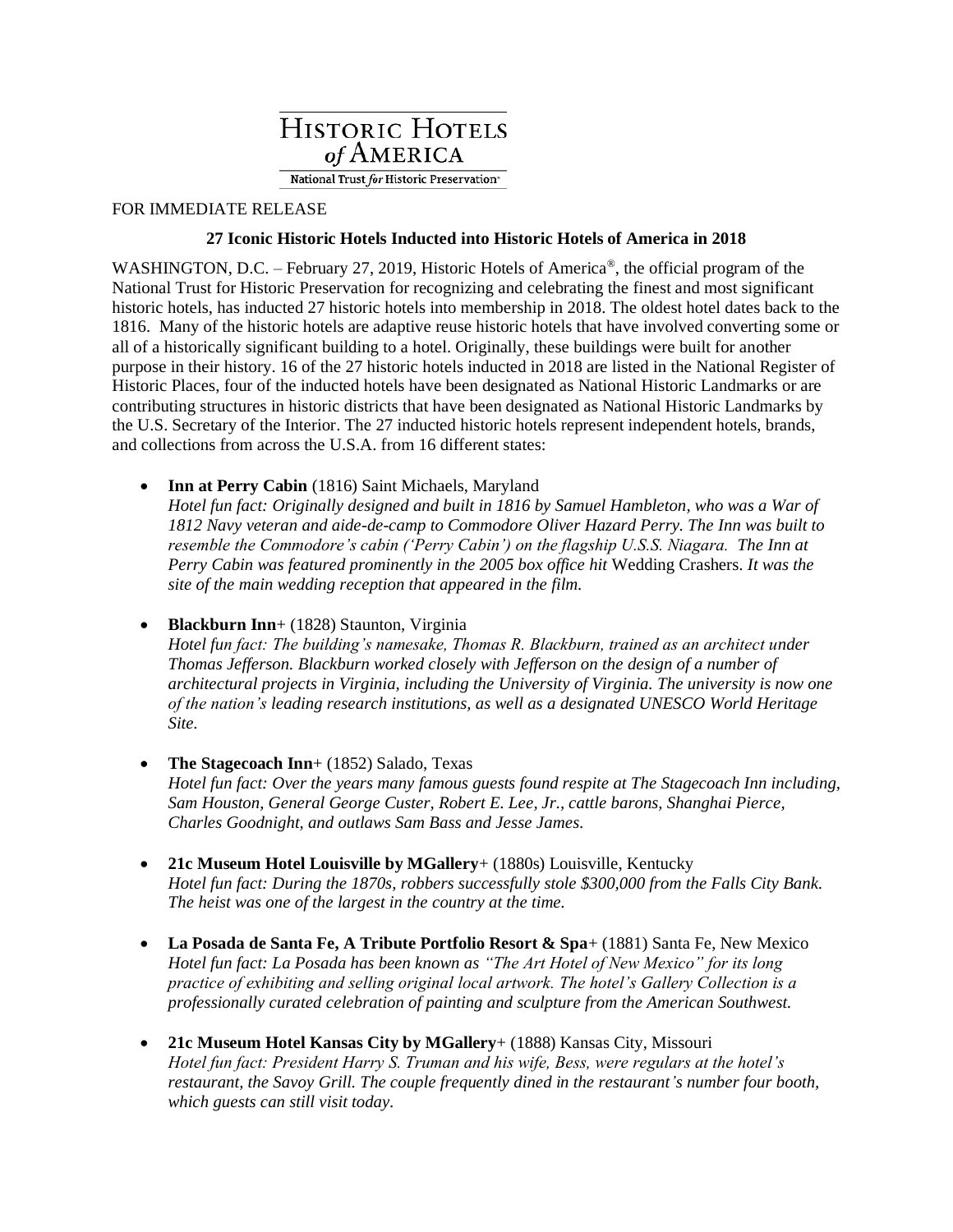• **Riggs Washington DC**+ (1891) Washington, DC

*Hotel fun fact: Known as the "Bank of Presidents," 23 different U.S. Presidents and their families, including Abraham Lincoln and Dwight D. Eisenhower, banked at Riggs National Bank throughout its history. In 1868, Riggs Bank supplied the U.S. government with a loan of \$7.2 million in gold bullion to purchase Alaska from Russia.*

• **The Holly Inn**++ (1895) Village of Pinehurst, North Carolina *Hotel fun fact: Pinehurst Resort and its village were designed by famed landscape architect Fredrick Law Olmsted as a health retreat amid towering pines and mild Southern breezes. Pinehurst was the site of the first miniature golf course and practice facility in America; its founder James Tufts, never played the game.*

• **The Lodge at the Presidio**++ (1894) San Francisco, California *Hotel fun fact: The Lodge, located in Golden Gate National Recreation Area, is the former US Army post's Montgomery Street Barracks, built from 1895 to 1897. Many of the guestrooms feature views of either the Golden Gate Bridge, the forest, or the San Francisco Bay.*

• **Belleview Inn** (1897) Belleview, Florida *Hotel fun fact: The story of the Belleview Inn begins with Henry Plant, a railroad and steamship entrepreneur from the 19th century, who realized that his passengers would need somewhere to stay. Plant built a grand, Queen Anne-style Victorian hotel that exuded Gilded Age grandeur in 1897. Many famous athletes, entertainers, and politicians, including former Presidents of the United States Gerald Ford and Jimmy Carter, have visited Belleview Inn.* 

- **21c Museum Hotel Nashville by MGallery** (1900) Nashville, Tennessee *Hotel fun fact: Local architectural firm Thompson, Gibel & Asmus was responsible for designing the original building, as well as many other historical buildings in Tennessee.*
- **The Carolina Hotel**++ (1901) Village of Pinehurst, North Carolina *Hotel fun fact: Head of the Pinehurst Gun Club, sharpshooter Annie Oakley would give shooting exhibitions at The Carolina Hotel twice weekly, instructing thousands through the mid-1920s.*
- **The Candler Hotel Atlanta, Curio Collection by Hilton**+ (1906) Atlanta, Georgia *Hotel fun fact: The Candler building was one of the first luxurious high-rise buildings in Atlanta, which can be seen in the detail of the building's Amicalola marble from north Georgia. The 17 story building was meant to be a monument to Asa G. Candler--prominent Atlanta businessman, one-time mayor, and philanthropist who founded the Coca-Cola Empire.*
- **DoubleTree by Hilton Youngstown Downtown**+ (1907) Youngstown, Ohio *Hotel fun fact: Architect Albert Kahn designed the building, originally known as the Stambaugh Building with Neoclassical architecture. Kahn is revered as the leading industrial architect of his day.*
- **21c Museum Hotel Cincinnati by MGallery**+ (1912) Cincinnati, Ohio *Hotel fun fact: Cincinnati Reds star outfielder, Edd Roush, learned of the Black Sox Scandal at the hotel during the infamous 1919 World Series.*
- **21c Museum Hotel Lexington by MGallery**+ (1913) Lexington, Kentucky *Hotel fun fact: The Fayette National Bank Building bears the distinction of being Lexington's first skyscraper, as well as the first building in the region with an elevator.*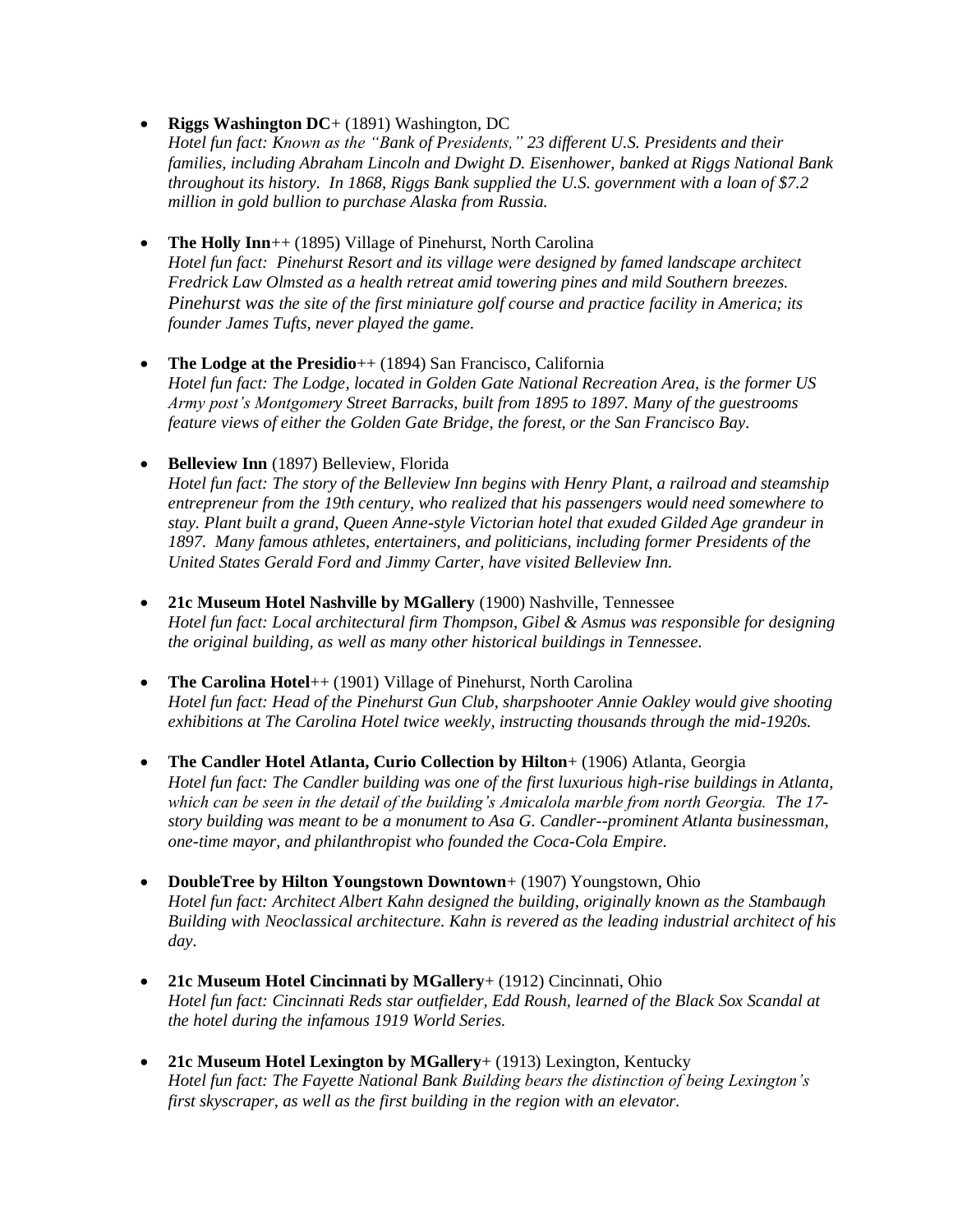- **21c Museum Hotel Oklahoma City by MGallery**+ (1916) Oklahoma, Oklahoma *Hotel fun fact: The famed industrial architect Albert Kahn designed the assembly plant that would later become the hotel. Kahn created over a thousand different buildings for the Ford Motor Company in his lifetime.*
- **The Sire Hotel Lexington, Tapestry Collection by Hilton** (1917) Lexington, Kentucky *Hotel fun fact: Guests can explore the Gratz Park Historic District and visit the park's Fountain of Youth, dedicated to James Lane Allen, one of Kentucky's fist significant novelists.*
- **Hotel Phillips**+ (1918) Sioux Falls, South Dakota *Hotel fun fact: The Hotel Phillips is significant for being the tallest commercial office building in the entire state of South Dakota at the time it was built in 1918.*
- **The Manor Inn**++ (1923) Village of Pinehurst, North Carolina *Hotel fun fact: Legendary golfer Arnold Palmer often said that he had fond memories of The Manor Inn, where both he and his father stayed whenever they traveled to Pinehurst together.*
- **Distrikt Hotel Pittsburgh, Curio Collection by Hilton**+ (1924) Pittsburgh, Pennsylvania *Hotel fun fact: Architect Thomas Paige designed Distrikt Hotel's unique appearance. He also designed several other noteworthy structures in the area including the Mellon Institute.*
- **Hotel [Casa del Mar](https://www.historichotels.org/hotels-resorts/hotel-casa-del-mar/)**+ (1926) Santa Monica, California *Hotel fun fact: Architect Charles J. Plummer designed Casa del Mar; this Grande Dame is one of the best surviving examples of Italian Renaissance Revival architecture in Santa Monica.*
- **The Greystone Hotel**+ (1939) Miami, Florida *Hotel fun fact: Architect Henry Hohauser originally designed the hotel. Designing over 300 buildings in his career, he is largely responsible for Miami's Art Deco appearance.*
- **21c Museum Hotel Durham by MGallery** (1937) Durham, North Carolina *Hotel fun fact: In addition to this hotel, the architectural firm Shreve, Lamb & Harmon designed many other famous American buildings throughout the 20th century, including the iconic Empire State Building in New York City.*
- **Tulsa Club Hotel, Curio Collection by Hilton**+ (1927) Tulsa, Oklahoma *Hotel fun fact: The Tulsa Club first opened with many luxurious facilities for its time, including several gymnasiums, a grand ballroom, and a stunning rooftop garden called the Sky Terrace.*
- **Georgetown Inn** (1962) Washington, D.C. *Hotel fun fact: Astronauts Neil Armstrong, Gordon Cooper, Jim Lovell, and Dick Gordon were guests at the Georgetown Inn in January 1967.*
- **The Lodge at Nemacolin Woodlands Resort** (1968) Farmington, Pennsylvania *Hotel fun fact: The Lodge at Nemacolin Woodlands Resort harkens back to its original establishment as the hunting retreat of Colonel Willard F. Rockwell, founder and CEO of Pittsburgh-based Rockwell International and his wife, Clara Thayer, a descendent of John Alden, who was a passenger on the Mayflower when it landed at Plymouth Rock.*

"Each of these iconic historic hotels has contributed to our nation's history and is an excellent example of historic preservation," said Lawrence Horwitz, Executive Director, Historic Hotels of America and